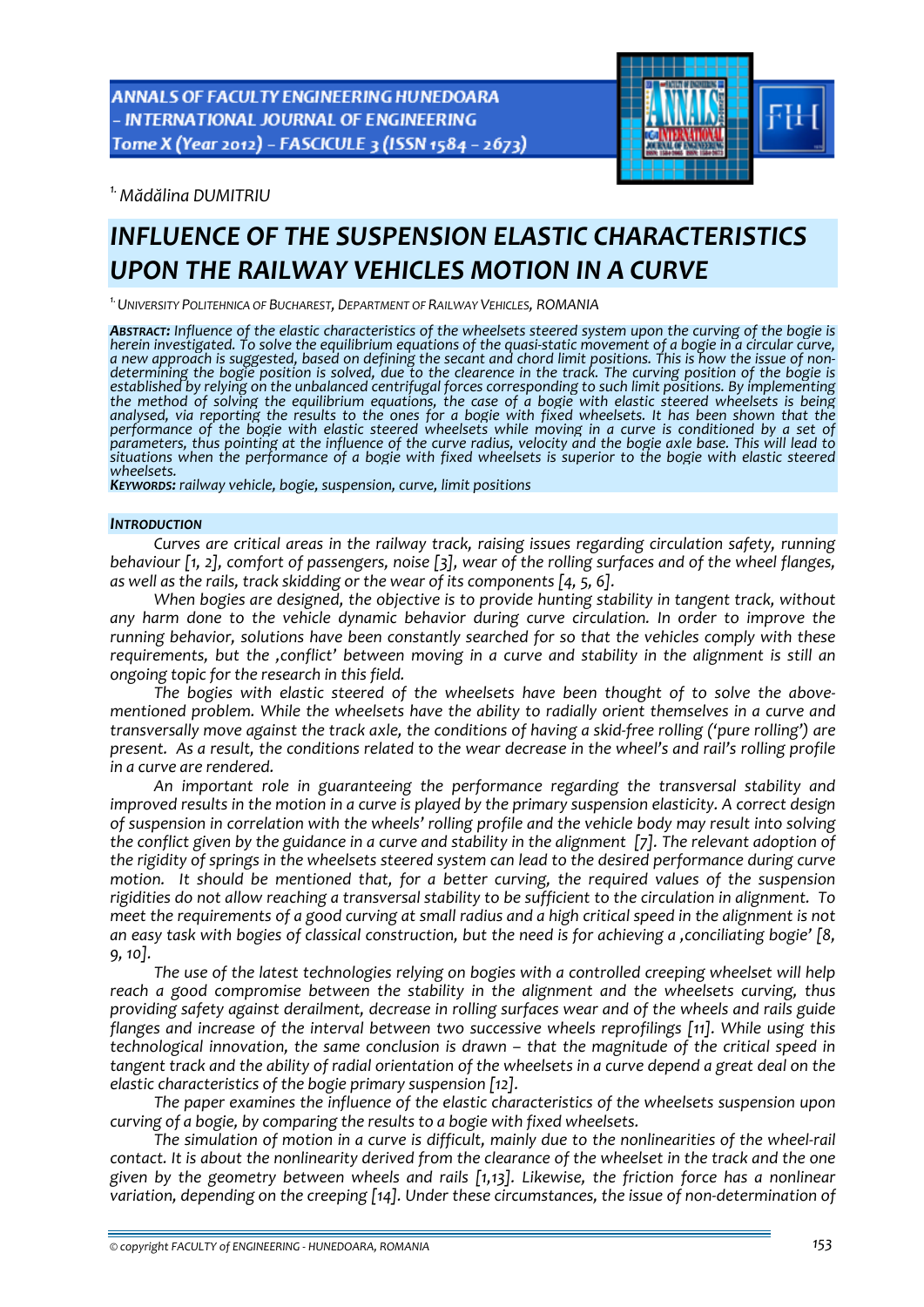*the bogie position in a stationary behavior emerges. To overcome such difficulty, a new approach is required for the equilibrium equations – to introduce the concepts of limit positions that are defined as* the positions in which the rear wheelset of a vehicle is in a purely geometric contact with either the *inner rail (the secant limit position) or the outer rail (the chord limit position). Starting with the unbalanced centrifugal forces that allow reaching the two limit positions, the position of the bogie in the track may be directly established afterwards, in dependence of the effective unbalanced centrifugal force. This method helps investigate the performance of motion in a curve for a elastic steered wheelset bogie versus a bogie with fixed wheelsets, the velocity behavior and the bogie axle base.*

# *THE MECHANICAL MODEL AND THE EQUILIBRIUM EQUATIONS*

*Figure 1 shows the mechanical model of a two‐wheelset bogie in a stationary motion with a* constant velocity V along a circular curve of radius R. The wheelsets are linked to a body frame of the

*bogie via linear springs of stiffness kx, ky in the longitudinal and lateral direction, respectively. The bogie base is 2a, the transversal base of the suspension 2b and the distance between the rolling circles of the wheels is 2e.*

 *The position of each wheelset while moving along a curve is determined by the displacements*  $y_1$  *and*  $y_2$  *respectively of the wheelsets' centre in respect to its local reference moving frame and the attack angles*  $\alpha_1$  *and*  $\alpha_2$  *reported* to the *radial position (fig. 2). Similarly, the position of the body frame of the bogie, reduced to its transversal axle, is given by the lateral displacement yb against the track axle and the rotation* <sup>α</sup>*b, compared to the tangent position to the curve. In a conventional way,*





the positive sign of the angles  $\alpha_1$ , and  $\alpha_2$  is considered to show the rotation of the wheelsets compared to the radial position, namely of the bogie frame against the tangent direction to the curve, towards the *curve exterior (counterclockwise direction). Also, the lateral displacements y1,2 and yb towards the exterior of the curve will have a positive sign.*



*Figure 2. Coordinates of the bogies in the curve*



*If the wheelset clearance in the track is*σ*, corresponding to the three positions in the curve, then the lateral displacements of the wheelsets centres will be as follows:*

*for the chord position*  $y_1 = \sigma/2$ ,  $y_2 = \sigma/2$ ;

*for the secant position*  $y_1 = \sigma/2$ ,  $y_2 = -\sigma/2$ ;

*for the free position*  $y_1 = \sigma/2$ ,  $-\sigma/2 < y_2 < -\sigma/2$ .

*It has been considered that the two wheelsets are free, as no traction or braking forces are being applied from the exterior. The possible load transfers are overlooked and the hypothesis that the bogie wheels are equally loaded with the static load Q0 is being adopted. To make the equilibrium equations simpler, the action of the centring force is neglected.* 

*Likewise, the assumption is that the entire load on wheel acts on the supporting point during the* exhaustion of the clearence in the track. The effect of the wheel flange is replaced by a guidance roller *that introduces the leading forces*  $P_1$  *and*  $P_2$  *corresponding to the two wheelsets. This hypothesis has been adopted by Heummann [15] and recommended by Sebeşan [2] and others.*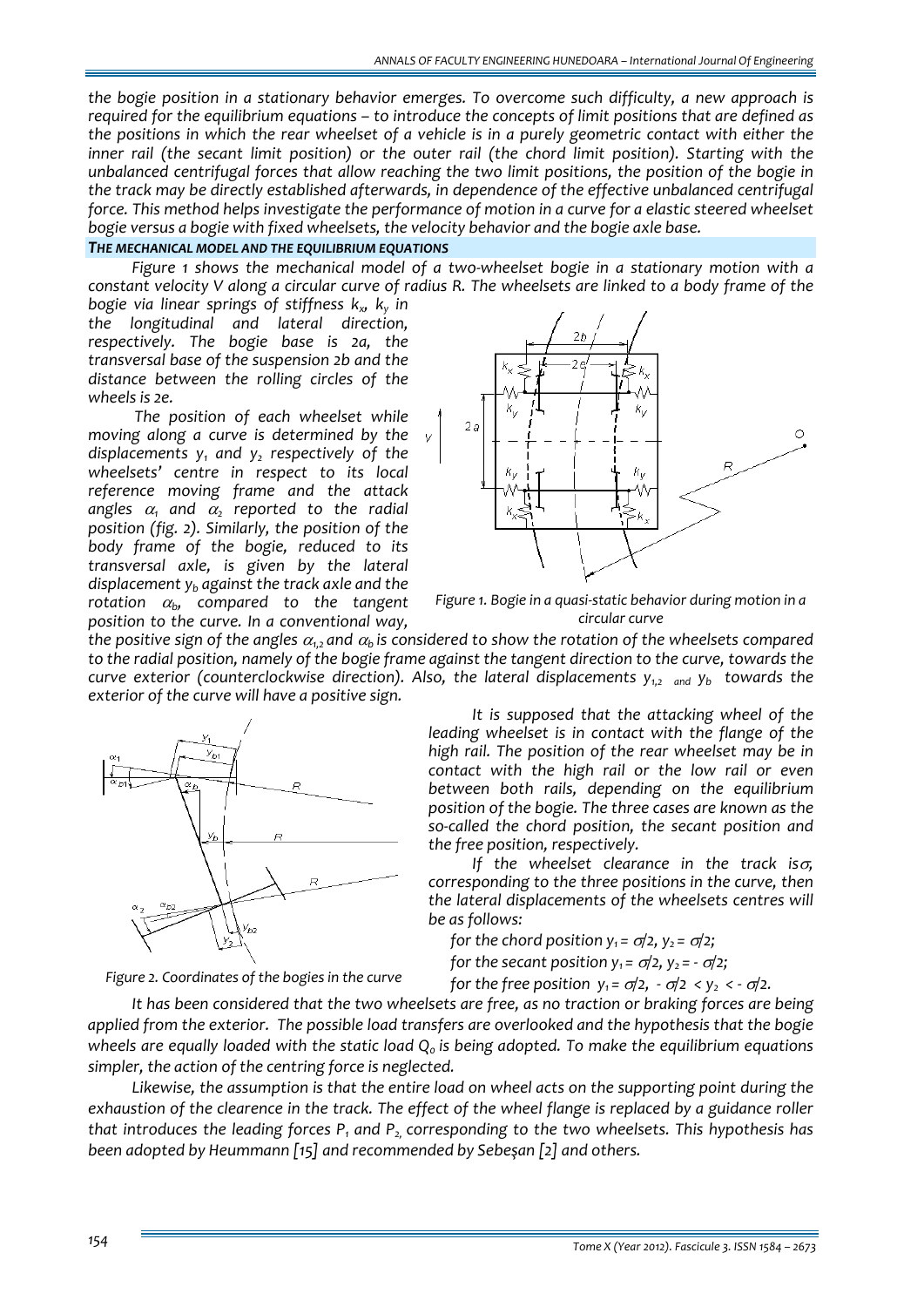

*Figure 3. Forces acting on wheelsets and bogie frame in a curve, free position* 

The position of the bogie curving is given by the action of the friction forces, the elastic forces, of *the unbalanced centrifugal force and by the leading forces when the wheelset clearence is completed in the track.* 

Figure 3 shows the forces acting on the wheelsets and on the bogie frame, for the free position. The elastic forces between the wheelsets and the bogie frame  $F_{ijx,y}$  are visible, the friction forces on the *longitudinal direction Tijx and transversal Tijy, the unbalanced centrifugal force Fcn and the leading force P1.*

It should be mentioned that it is only the leading force  $P_1$  acting on the bogie when in a free position. For the extreme curving position, there will be the leading force  $P_2$  on the second wheelset, as a reaction of the inner rail when the vehicle is in the secant position or as a reaction of the outer rail for *the chord position (figure 4).*



*Figure 4. Forces acting on the bogie's second wheelset while curving in the chord position (a) and in the secant position (b).*

*The elastic forces depend on the rigidities kx and ky of the elastic elements in the wheelsets' steered system and on the relative position between the bogie frame and the wheelsets* 

$$
F_{i1x} = -F_{i2x} = bk_x (\alpha_{bi} - \alpha_i), \text{ for } i = 1, 2;
$$
 (1)

$$
F_{i_{1}y} = F_{i_{2}y} = k_{y}(y_{bi} - y_{i}), \text{ for } i = 1, 2,
$$
 (2)

where 
$$
\alpha_{bi} = \alpha_b \pm \frac{a}{R}
$$
,  $y_{bi} = y_b + \frac{a^2}{2R} \pm a\alpha_b$  (3)

*represent the rotation angles and the transversal displacements against the track wheelset, of the bogie frame, reduced to its longitudinal axle, against the two wheelsets.* 

*The friction forces can be calculated by using the non‐linear formula given by Chartet [16]*

$$
T_{ijx} = -\frac{\kappa v_{ijx} Q_o}{\sqrt{1 + (\kappa v_{ij}/\mu)^2}}, \ T_{ijy} = -\frac{\kappa v_{ijy} Q_o}{\sqrt{1 + (\kappa v_{ij}/\mu)^2}},
$$
(4)

*where* κ *stands for the creepage coefficient,*<sup>μ</sup> *is the adherence coefficient and* ν*ij is the creepage of the wheel 'ij' with the components* ν*ijx and* ν*ijy on the longitudinal and transversal directions.* 

*Should the non‐linearity of the geometric contact is considered, namely the variations in the* rolling effective radius and of the contact angles on both wheels, for the displacements  $y_1$  and  $y_2$  of the *two wheelsets compared to the median position, the longitudinal creepage are written as such* 

$$
v_{ijx} = \pm \left[ \frac{e}{R} - \frac{\Delta r_{ijx}}{r} \right],
$$
 (5)

where 
$$
\Delta r_{i_1} = r_{i_1} - r_{i_1} \Delta r_{i_2} = r - r_{i_2},
$$
 (6)

with  $r_{ii}$  – the radius of the rolling circles that depend on the wheelset displacement and  $r$  – the wheel *radius when the wheelset takes a central position between the rails.To calculate the variations of the*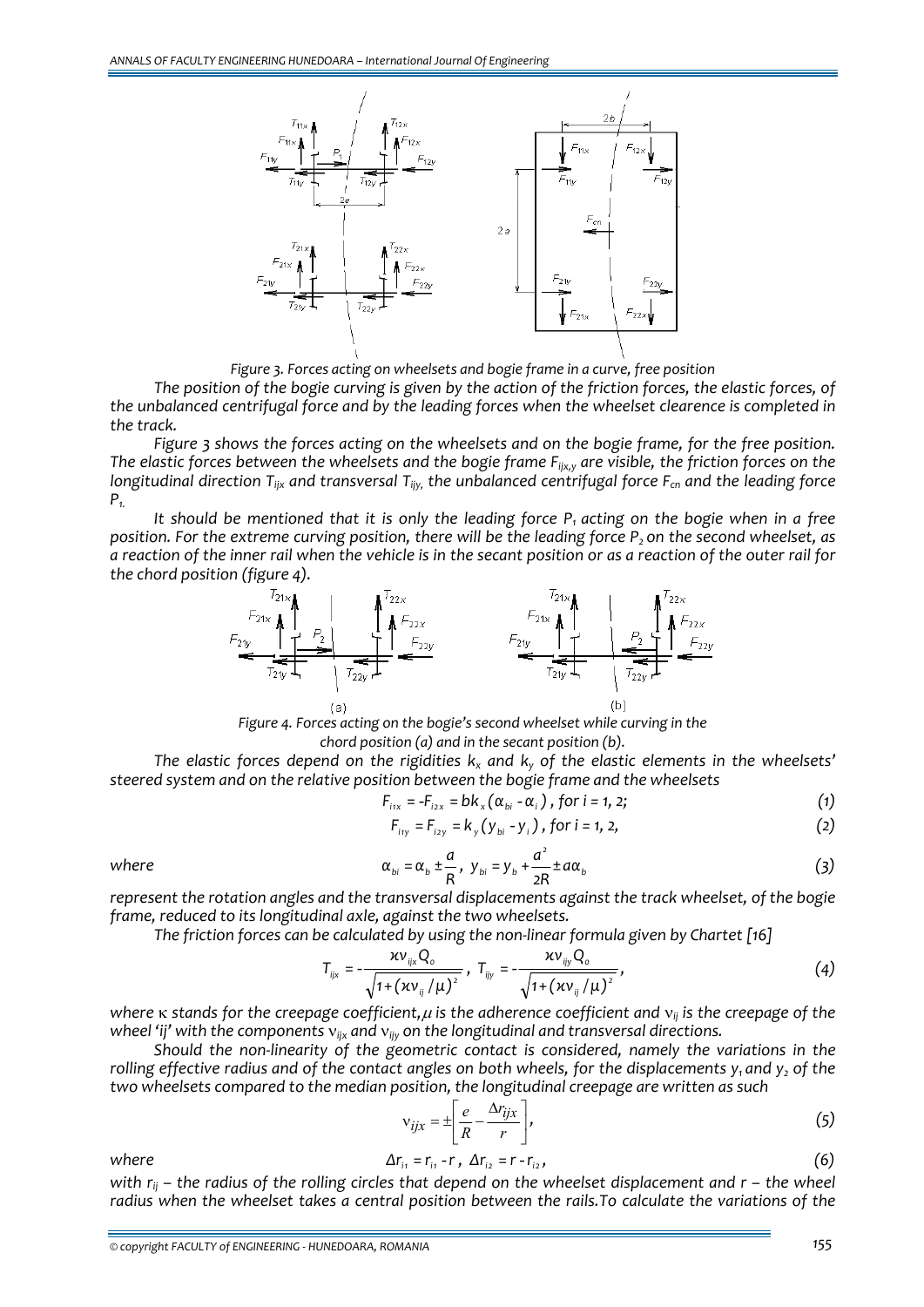*radiuses in the effective rolling circles for the transversal displacement of the wheelset* Δ*rij, the method of the contact curve can be applied [1].* 

*The creepage transversal components are*

$$
\mathbf{v}_{yzij} = -\alpha_i \, . \tag{7}
$$

*The unbalanced centrifugal force derives from the distribution on the bogie of the unbalanced centrifugal force that acts upon the vehicle carbody and the unbalance centrifugal force acting upon the* bogie. This force depends on the curve radius R, the superelevation of the track in the curve h and on *the velocity V*

$$
F_{cn} = Mg \left(\frac{V^2}{gR} - \frac{h}{2e}\right),\tag{8}
$$

*where M stands for half of the vehicle mass, and g represents the acceleration of gravity.*

 *Should the vehicle travels at the so‐called equilibrium velocity in the below equation*

$$
V = V_o = \sqrt{\frac{ghR}{2e}},
$$
 (9)

*then the unbalanced centrifugal force is annuled.* 

*When the velocity is smaller than the equilibrium velocity, the unbalanced centrifugal force acts towards the inner curve, thus deplacing the bogie into that direction. Should the velocity is higher than the equilibrium velocity, the unbalanced centrifugal force will point to the outer curve, and so will the bogie. The equilibrium equations for the bogie free position are as below*

$$
\sum_{j=1}^{2} (T_{ijy} + F_{ijy}) - P_1 = 0 ; \qquad (10)
$$

$$
\sum_{j=1}^{2} (T_{2jy} + F_{2jy}) = 0 ; \qquad (11)
$$

$$
\sum_{j=1}^{2} (-1)^{j+1} (eT_{1jx} - bF_{1jx}) = 0 ; \qquad (11)
$$

$$
\sum_{j=1}^{2} (-1)^{j+1} (eT_{2jx} - bF_{2jx}) = 0;
$$
 (13)

$$
F_{cn} - \sum_{i=1}^{2} \sum_{j=1}^{2} F_{ijy} = 0 ; \qquad (14)
$$

$$
\sum_{i=1}^{2} \sum_{j=1}^{2} \left[ (-1)^{j+1} b F_{ijx} + (-1)^{i+1} a F_{ijy} \right] = 0.
$$
 (15)

*Likewise, the above equations represent the equilibrium requirement for the chord position, should the equation (11) rewrites as* 

$$
\sum_{j=1}^{2} (T_{2jy} + F_{2jy}) - P_2 = 0
$$
 (16)

*or for the secant position, but the relation (11) reads as below* 

$$
\sum_{j=1}^{2} (T_{2jy} + F_{2jy}) + P_2 = 0.
$$
 (17)

*After replacing the friction forces and the elastic ones in the equilibrium equations, a system of non‐linear equations is obtained* 

$$
Aq = B, \qquad (18)
$$

where  $q$  stands for the column vector of the bogie displacements and of the leading force(s),  $A$  is a *matrix depending on the wheelsets' displacements and B is a column vector of the free terms, including the unbalanced centrifugal force.* 

*Corresponding to the three situations of the bogie curving, the vector q will be:*

 *‐ the bogie is in the free position* 

$$
q = [\alpha, \alpha_2 \quad y_2 \quad y_b \quad \alpha_b \quad P, ]^T; \tag{19}
$$

 *‐ the bogie is in the chord or secant position*

$$
q = \begin{bmatrix} \alpha_1 & \alpha_2 & \gamma_b & \alpha_b & P_1 & P_2 \end{bmatrix}^T.
$$
 (20)

Also, the structure of matrix A and of the column vector B will change, in dependence of those *three cases.* 

*The nonlinear equation (18) can be solved with an iterative method.*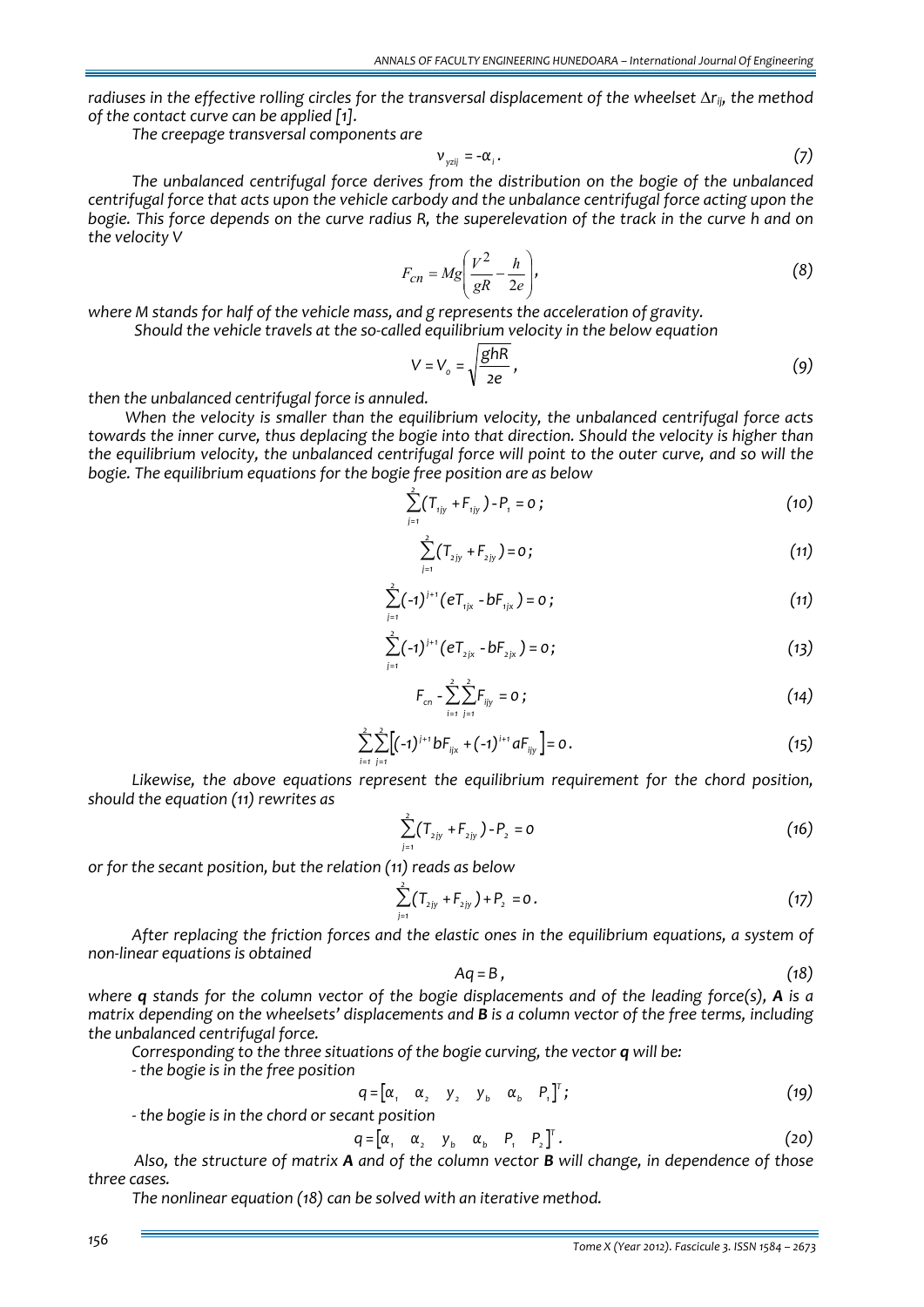#### *DETERMINING THE CURVING POSITION*

It should be noticed that the issue of the bogie curving is nonlinear, due to the wheelset clearance in the track. This is why the equilibrium equations need to be changed in dependence on the bogie *position, namely secant, free or chord. Moreover, for every case, the equilibrium equations are nonlinear due to wheels/rails contact, including the contact geometry and the friction coefficient.*

*In other words, for a certain value of the unbalanced centrifugal force, the position of the bogie* cannot be directly determined, due to the non-linearity of the wheelset clearance in the track. This issue can be taken care of by introducing the limit positions of the wheelset in the track, which is the secant and chord limit positions. This is how it can be calculated the limit centrifugal force at which the bogie shifts from the secant position to the free and to the free to the chord position. And the speed ranges, *where the corresponding equilibrium equations are valid, can be delimitated.*

*To calculate the limit unbalanced centrifugal force Fcns that defines the bogie placement in the* curve in a secant position, it is considered that the bogie is in a free position ( $P_2 = 0$ ) but the second wheelset has exhausted the clearance in the track  $y_2 = -\frac{\sigma}{2}$ . If the bogie is in a free position in a curve (P<sub>2</sub> = 0), but the second wheelset is displaced compared to the track axle by  $y_2 = \sigma/2$ , then the bogie finds *itself at the limit between the free and chord positions, while the limit unbalanced centrifugal force is now*  $F_{\text{cnc}}$ .

*The limit values of the unbalanced centrifugal force are calculated starting from the equilibrium equations that correspond to the bogie's free position (10‐15), rewritten in the matriceal form (18), where the column vector q is as follows*

*‐ for the limit secant position*

$$
q = \begin{bmatrix} \alpha_1 & \alpha_2 & \gamma_b & \alpha_b & P_1 & F_{\text{cns}} \end{bmatrix}^T; \tag{21}
$$

*‐ for the limit chord position*

$$
q = \begin{bmatrix} \alpha_1 & \alpha_2 & \gamma_b & \alpha_b & P_1 & F_{\text{cnc}} \end{bmatrix}^T.
$$
 (22)

*Should the values of the limit centrifugal forces are known, the bogie position can be derived from the below criteria:* 

*the bogie is in the secant position for*  $F_{cn}$  <  $F_{cns}$ 

the logic is in the free position for 
$$
F_{\rm ens} < F_{\rm cn} < F_{\rm enc}
$$

*the bogie is in the chord position for Fcnc < Fcn.*

*For a certain unbalanced centrifugal force Fcn, the appropriate equilibrium equation can be selected, based on the correlations above. With an iterative solution for this equation, the parameters defining the positions of wheelsets and bogie frame are obtained, as well as the leading force(s).*

# *THE NUMERICAL APPLICATION*

*In reliance on the equilibrium equations and the method of finding their solution, presented in the previous section, the influence of the suspension elastic characteristics will be calculated upon the curving position of a bogie, a position that is defined by the displacements and rotations of the* wheelsets and of the bogie frame. The analysis is carried out in correlation with the curve radius, *velocity and the bogie axle base.*

The bogie parameters being considered are as follows: M = 23500 kg,  $k_x$  =  $k_y$  = 70 MN/m, 2a = 2.56 m,  $2b = 2$  m,  $2e = 1.5$  m,  $2r = 0.92$  m,  $Q_0 = 57.63$  kN,  $\mu = 0.36$ ,  $\kappa = 188$ .

It is ascertained that the bogie wheels have a CFR S78 wear profile, and the track has UIC60 rails. The track super-elevation has the maximum admitted value  $h = 150$  mm, no matter the curve radius. *Similarly, a super‐elevation Iadm = 70 mm is taken into account.* 

*It is said that the bogie moves at the maximum velocity admitted by the track parameters*

$$
V = 0.291\sqrt{R(h+1)},
$$
 (23)

*where* for *h* = 150 *mm* and *l* = 70 *mm*, *it becomes*  $V = 4.32\sqrt{R}$ .

*To display the influence of the elastic characteristics of the wheelsets steering, the results of the numerical simulations will be compared to the ones from a bogie with the same parameters, but with fixed wheelsets against the frame.* 

The position in which the bogie places while in a curve with radiuses between 150 ... 3000 m can be determined from figure 5. It can be noticed that, for curve radiuses of up to 260 m, the bogie with elastic steered wheelsets places in the secant position ( $F_{cn}$  <  $F_{cns}$ ), and for radiuses higher than 260 m, in the free position ( $F_{\text{cns}} < F_{\text{cn}} < F_{\text{cnc}}$ ) – see figure 5, a. If the bogie wheelsets are fixed against the frame (fig. 5, b) the bogie has the secant position for curves with radiuses shorter than 385 m; for a R between 385 m and 1620 m, it will have a free position. Should the curve radius is longer than 1620 m, the bogie with *fixed* wheelsets will be in a chord position( $F_{cn}$  <  $F_{cnc}$ ).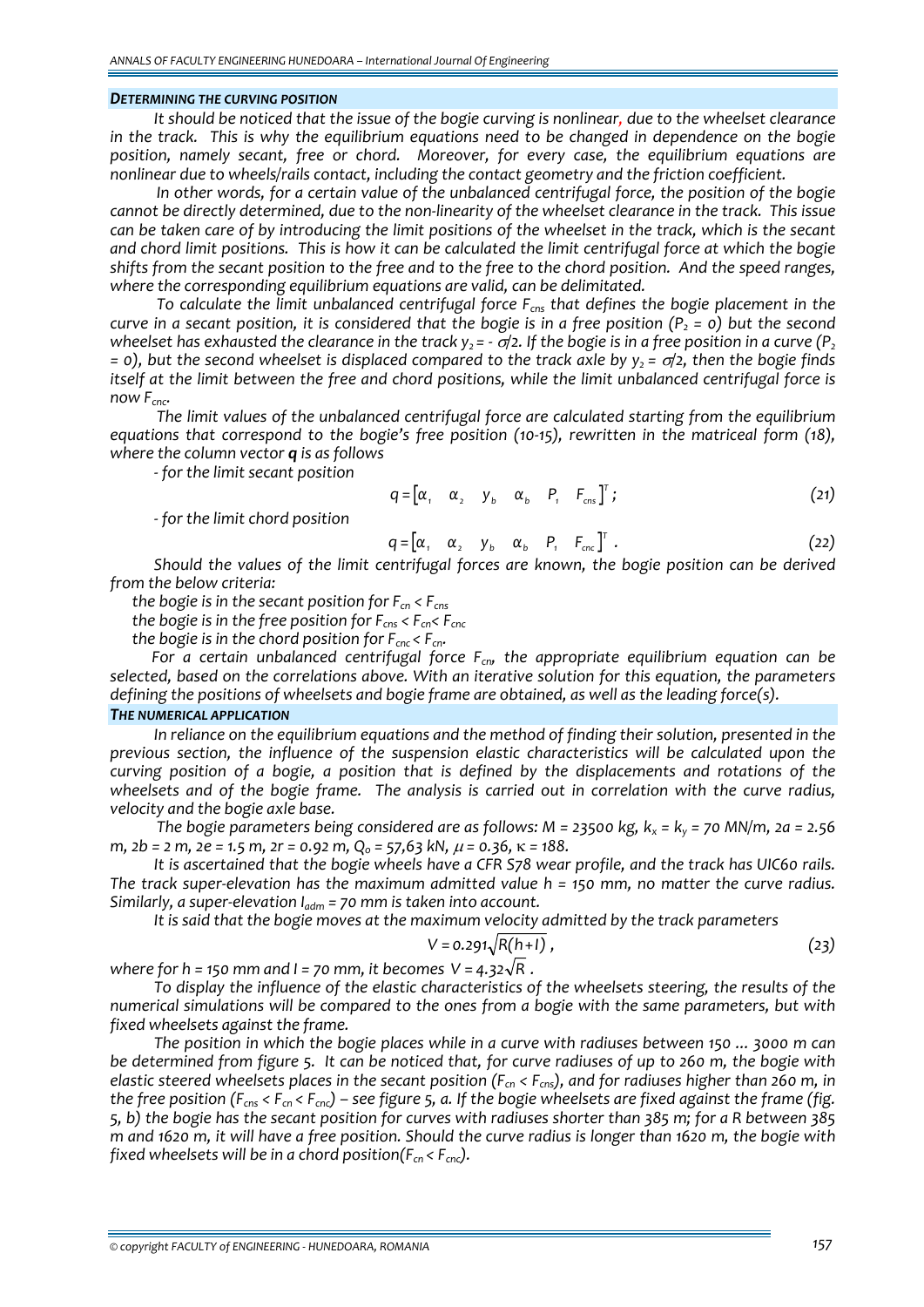

Figure 5. The unbalanced centrifugal force acting upon the bogie and the unbalanced centrifugal force for the secant and chord limit positions, (a) bogie with elastic steered wheelsets; (b) bogie with fixed wheelsets:  $- F_{\text{cnc}}$ ;  $- F_{\text{cns}}$ ;  $- F_{\text{c}}$ .

*Moreover, the verification of the curving position for both bogies observes the chart in figure 6,* where the leading forces  $P_1$  and  $P_2$  are presented while acting on the two wheelsets of the bogie. It is evident that the bogie with the elastic steered wheelsets is in the free position for radiuses between 260 m and 2250 m. For values of R higher than 2250 m, the attacking wheel of the first wheelset draws apart from the rail ( $P_1$  < 0). The other previous observations rely on the values of the steeering forces. Thus, the secant position of the two bogies is characterized by the value of the negative values  $P_2$  (for R between 150 and 260 m for the bogie with elastic steered wheelsets or for values of R between 150 ... 385 m - for the bogie with fixed wheelsets). The location of the bogies in a free position is made obvious *by the zero values of the leading force P2. When the bogie with fixed wheelsets reaches the chord position,*  $P_2$  *has positive values for R between* 1620 *and* 3000 *m.* 







*Figure 7. The influence of curve radius, (a) bogie with elastic steered wheelsets; (b)* bogie with fixed wheelsets:  $-\psi_b$ ;  $-\psi_c$ .

*In figure 7, the transversal displacements of the bogie frame against its center and of the rear* wheeelset center against the track axle are shown, in dependence on the curve radius. For curves with a radius shorter than 260 m, where both bogies are in the secant position, the lateral displacement to the curve interior of the wheelset center against the track axle will have the maximum value allowed by the play in the track  $y_2$  = -5 mm. For R longer than 260 m, the bogie with elastic steered wheelsets are in a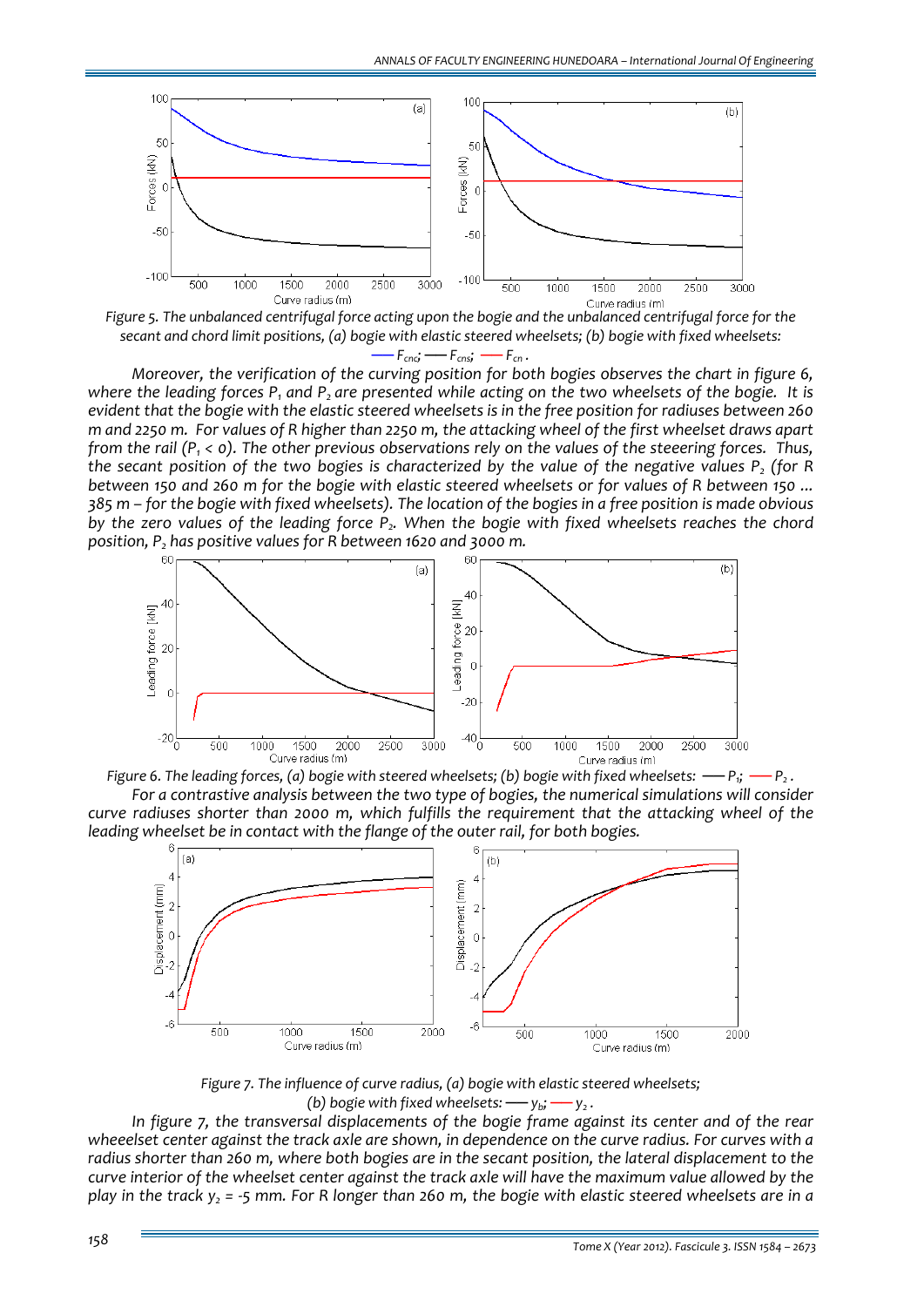*free position during curving, and the wheelset displacement against the track axle starts lowering while* the curve radius gets longer. For  $R = 410$  m, the wheelset is not any longer displaced against the track axle (y<sub>2</sub> = 0), and for smaller values in the radius, the wheelset will laterally displace against the track axle towards the outer rail, with  $y_2$  increasing along with R. The same observations are valid for the bogie with fixed wheelsets, except that it will be in the secant position for values of curve radius up to  $385$  m and that the displacement y, is zero for R = 664 m. When comparing the values derived for the two types of bogies, it can be noticed that, for an R between 150 ... 600 m, the wheelset displacement is larger for a bogie with fixed wheelsets. On the other hand, should the curve radius is within 600 - 1000 *m, then the displacement of the bogie with fixed wheelsets is smaller.* 

As for the displacement of the bogie frame against the track axle for the two types of bogies, the *observations are similar with the displacement of the wheelsets. It should be mentioned that the center* of the bogie, reduced to its longitudinal axle, is not displaced against the track axle unless the bogie with elastic steered wheelsets is curving in a curve of  $R = 360$  m, and the one with fixed wheelsets in a curve with radius of 525 m. In terms of the magnitude of  $y<sub>b</sub>$  at both bogies, while curving in curves with *radiuses between 450 and 1200 m, the values registered for the bogie with fixed wheelsets are smaller than the one with elastic steered wheelsets.*

*The influence of the curve radius upon the magnitude of the rotation angles of the two wheelsets against the radial position and of the longitudinal axle center of bogie frame against the tangent* position in a curve is presented in figure 8. The results derived for curves with shorter radiuses than 250 m, where both bogies are placed in a secant position, are herein detailed. It can be noticed that the rotation angles of both wheelsets decrease along with an increase in the curve radius. Similarly, for an R between 150...250 m, the angle  $\alpha_i$  is smaller for the bogie with fixed wheelsets and the rotation angle of *the second wheelset is bigger.* 

In reference to the bogie with elastic steered wheelsets, an increase in the curve radius turns into a *smaller rotation angle* <sup>α</sup>*1. The second wheelset is in a radial position when curving in curves with* radiuses of 220 or 550 m. Its rotation angle has different values, as a function of R interval. Thus, for R shorter than 220 m,  $\alpha_2$  lowers while the radius goes up and continues to go down after locating in a free position for R between 260 m and 550 m; for higher values of the curve radius, it will change its rotation sense and draw apart from the radial position. The rotation angle of the bogie frame lowers while the *curve radius goes up, going close to zero for high values of the curve radius.* 

*As far as the bogie with fixed wheelsets is concerned, and based on the derived results, similar conclusions with the ones for the bogie with elastic steered wheelsets can be drawn. The following* mentions should be made: the first wheelset does not have a radial position, no matter the curve radius where the bogie is; the second wheelset can roll with no transversal skid in curves with R between 330 m and 675 m. For radiuses longer than 1620 m, where the bogie is in the chord position, the longitudinal axle of the bogie frame is tangent to the curve ( $\alpha_b$  = 0) and the rotation angles of the wheelsets against the radial direction become equal and of contrary directions; in this case, the angle  $\alpha_2$  is smaller than the *one in the second wheelset in the bogie with elastic steered wheelsets.*



*(b)* bogie with fixed wheelsets:  $-\alpha_b$ ;  $-\alpha_i$ ;  $-\alpha_c$ .

*Figure 9 shows the influence of velocity upon the quasi‐static movement of the bogie while* moving along a curve of a 1200 m radius; at the maximum velocity corresponding to the super-elevation insufficiency ( $V = 150$  km/h) (as seen in the figure 5 results), both the bogie with elastic steered wheelsets and the bogie with fixed wheelsets are in a free position. It is evident that the variation in velocity will *not change this position. The displacement of the second wheelset and of the bogie frame against the track axle increases along with the velocity, due to the unbalanced centrifugal force that shares the same behavior.*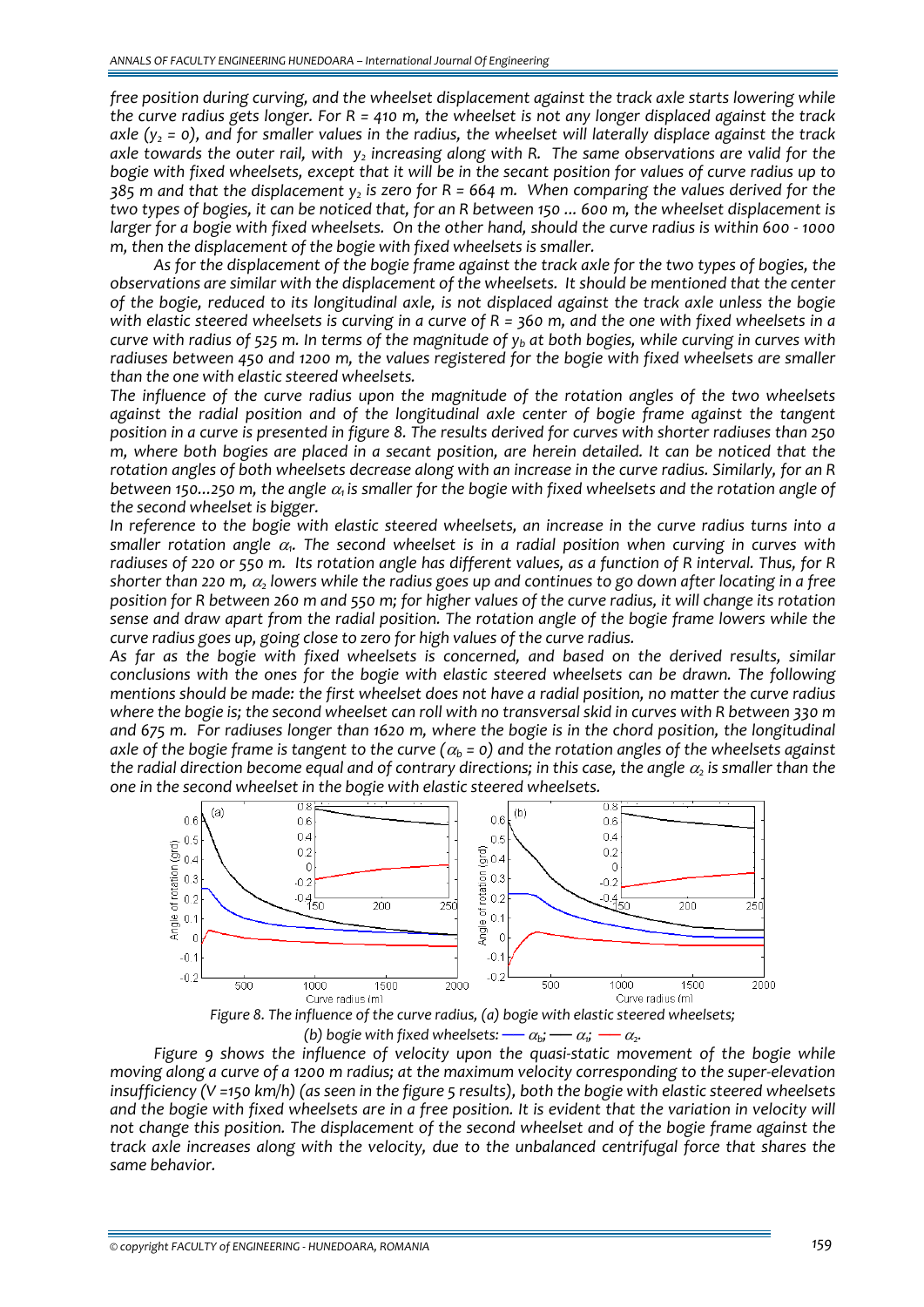

*(b) bogie with fixed wheelsets:*  $-\psi_b$ ;  $-\psi_c$ .

 *Upon comparing the results for the two types of bogies, it can be confirmed that the* displacement of the second wheelset against the curve axle (for speeds up to circa 90 km/h), is smaller than for the bogie with fixed wheelsets. At a maximum velocity, though,  $y_2$  is higher by 0.8 mm than in *the bogie with elastic steered wheelsets. The displacement of the bogie frame is larger for the bogie with fixed wheelsets within the entire range of velocities.*

*As seen in figure 10, no matter what type of bogie, the first wheelset of the bogie rotates, independent on velocity, towards the outer curve, and the rotation angle against the radial position* <sup>α</sup>*<sup>1</sup> gets smaller while velocity goes up. At the latter wheelset, this rotation direction maintains itself until velocity reaches circa 108 km/h, when the wheelset rotates towards the inner curve and, at the same time, deviates* from the *radial* position by increasing the angle  $\alpha$ . It is worthwhile mentioning that, for both bogies, at  $V = 108$  km/h, the second wheelset is able to roll with no transversal skid through its location into a radial position ( $\alpha_2$  = 0). A further comparison of the two types of bogies shows that the rotation angle of the first wheelset is wider for the bogies with fixed wheelsets than in the one with *elastic steered wheelsets – differences are visible at small velocities. For the rear wheelset, the differences in the two types of bogies are insignificant.* 



(b) bogie with fixed wheelsets:  $-y_b$ ;  $-y_2$ .

*The influence of the bogie axle base upon the lateral displacements of the bogie frame and the* rear wheelset in a curve with  $\overline{R}$  = 1200 m, while bogie is moving at the maximum velocity allowed by the track parameters ( $V = 150$  km/h) is described in figure 11. As seen above (fig. 9), these movement *contexts trigger higher lateral displacements yb and y2 for the bogie with fixed wheelsets against the* frame. It can be noticed that an increase in the axle base results into smaller displacements for both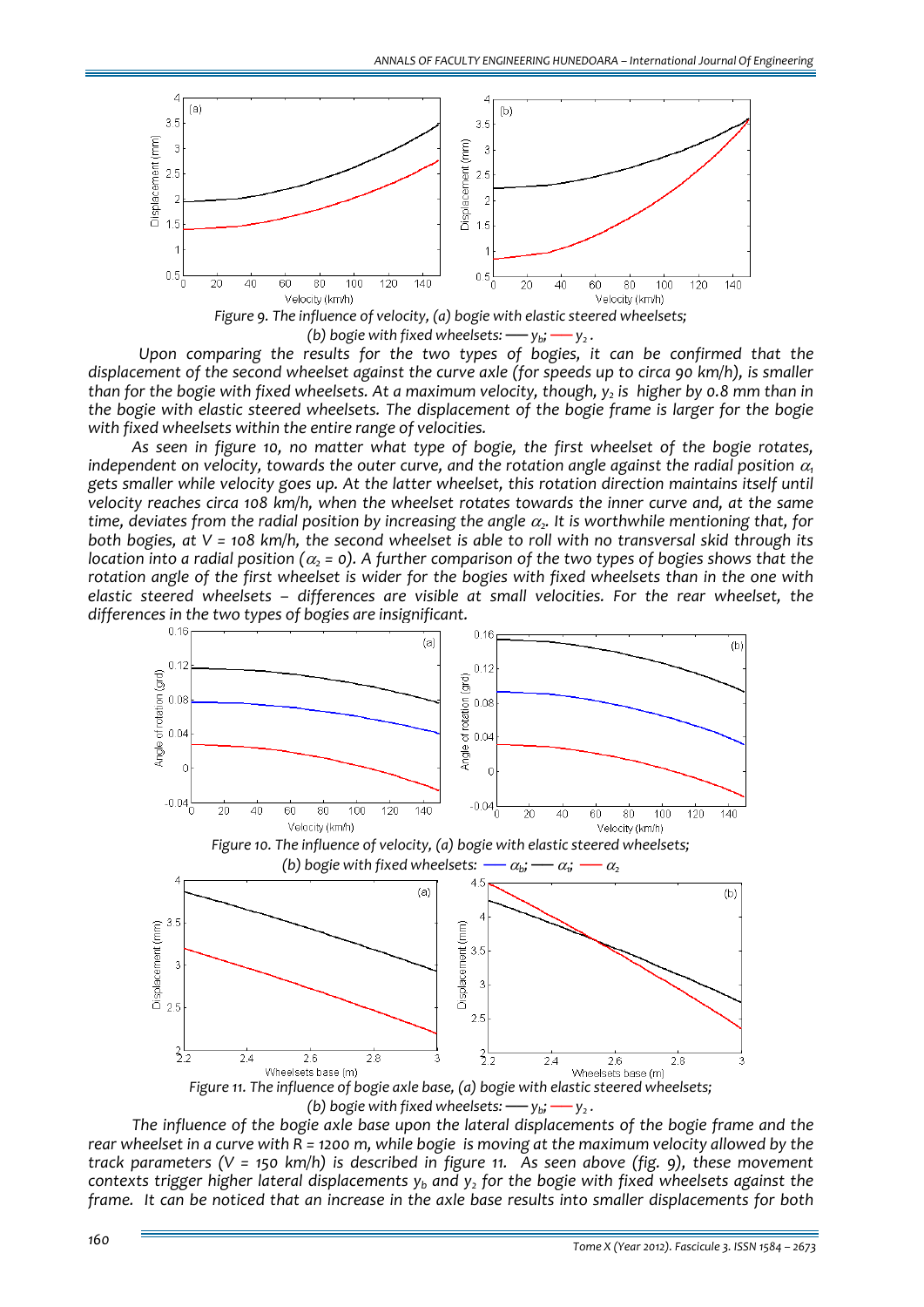types of bogies. In comparison with the reference value of the axle base (2a = 2.56 m), if increased to 3  $m$ , a lowering of  $y$ , by 0.58 mm at the bogie with steered wheelsets and by 1.23 mm for the one with *fixed wheelsets. Similarly, the bogie frame will displace laterally (versus the reference context), with 0.54 mm less if the bogie has elastically steered wheelsets and 0.87 mm for the bogie with fixed wheelsets.* 

In the curve with a 1200-meter radius, where both bogies are in a free position (fig. 12, a and b), the magnitude of the bogie axle base leads to an increase of the rotation angles of the two wheelsets against the radial position and of the rotation angle of the bogie frame against the tangent position to *the curve.* 

*While comparing the two types of bogies, for the bogie with fixed wheelsets it can be noticed* that the rotation angles of the wheelsets against the radial position, as well as the rotation angle of the bogie frame against the tangent position to the curve are higher, no matter the magnitude of the axle *base, versus the corresponding ones for the bogie with steered wheelsets. But these differences are not significant.*



*Figure 12. The influence of bogie axle base, (a), (c) bogie with elasstic steered wheelsets; (b), (d)* bogie with fixed wheelsets:  $-\alpha_b$ ;  $-\alpha_i$ ;  $-\alpha_z$ .

Should the bogie is curving in a curve with a 200-meter radius, moving at the allowed maximum velocity of 61 km/h, as previously shown, this will set in a secant position (fig. 12, c and d). By increasing the axle base, for both types of bogies, the rotation angle of the first wheelset goes up with no effect. At the second wheelset, for the bogie with steered wheelsets, an increase in the axle base over the value *of 2.45 mwill change its rotation direction, namely towards the inner curve.*

*For smaller value of 2a than the one mentioned, the rotation angle* <sup>α</sup>*<sup>2</sup> will increase and the wheelset will draw apart from the position that would provide rolling without any transversal skid. This* is valid only for the 2.45-meter bogie axle base, for which  $\alpha$ , becomes zero. In a further comparison of the results derived for the two types of bogies, it can be noticed that while curving in small-radius *curves, irrespective of the axle base magnitude, the rotation angle of the first wheelset against the* radial position and the rotation angle of the bogie frame against the tangent position in the curve are *smaller for the bogie with fixed wheelsets, even though these differences are very small.*

## *CONCLUSIONS*

*The study of moving in a curve in quasi‐static behavior of a bogie exemplifies an important theoretical issue with application in safety against derailment, wear of the rolling surface, stability of the rolling track, etc.*

This paper intoduces three non-linear aspects to be considered for the study of a two-axlebogie moving along a curve. Firstly, it is the non-linearity given by the wheelset clearence in the track, raising *questions in terms of establishing the curving position of the bogie for a certain velocity.*

*In order to overcome this difficulty, a new approach is suggested, based on the concept of limit position. The method of limit positions, which is a solution to determine the curving position of the*